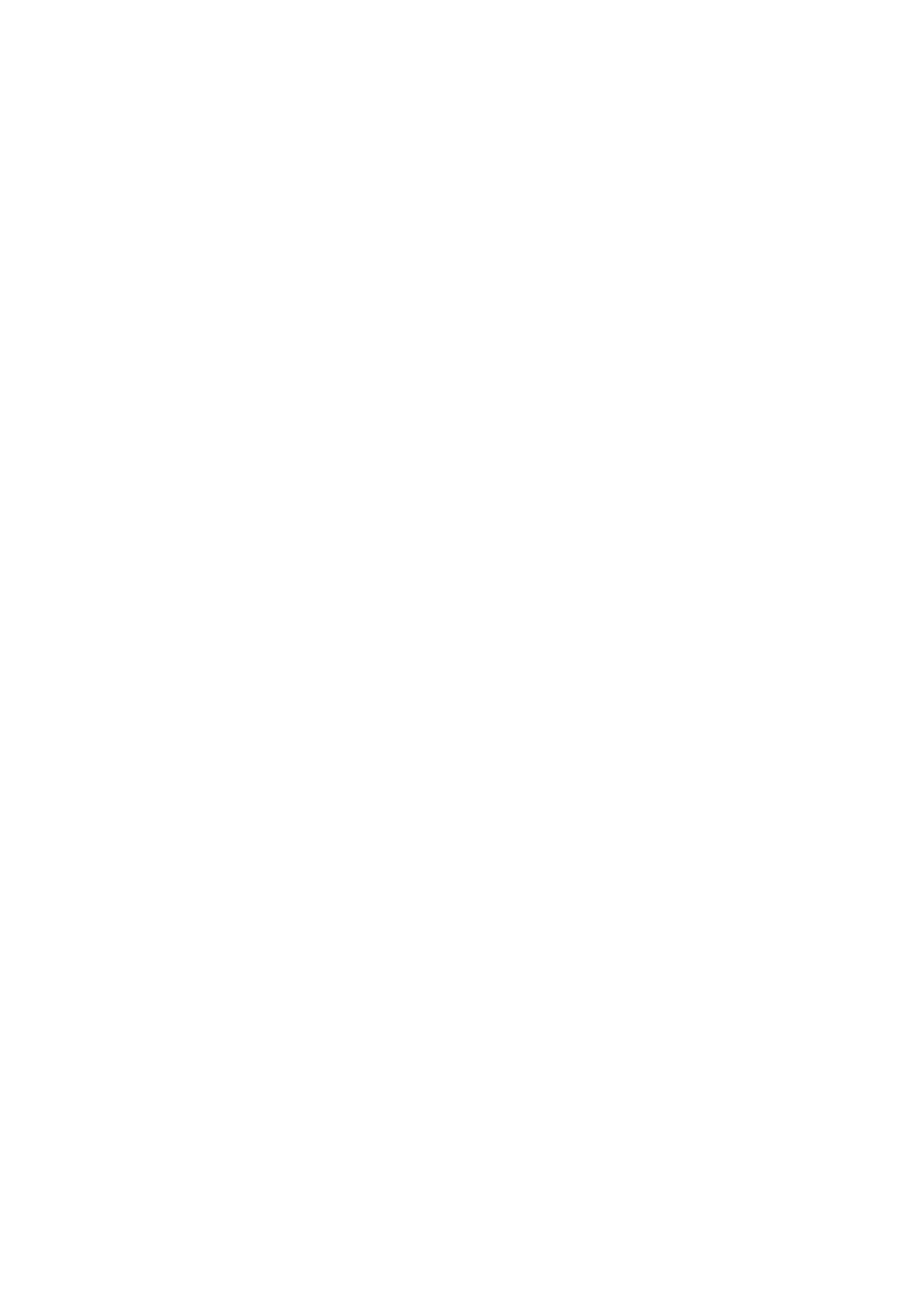## **INSTRUMENTATION**

Violin Flute/Alto Flute Clarinet in B flat/Bass Clarinet in B flat Harp

## **PROGRAM NOTES**

This work is based on a 1948 painting, *the coquette,* by the Ukranian artist Alexander Archipenko (1887-1964). *Color* movements, attempt to convey the three main unusual paint combinations applied on the foreground figure.

Hakki Cengiz Eren, Los Angeles, 2015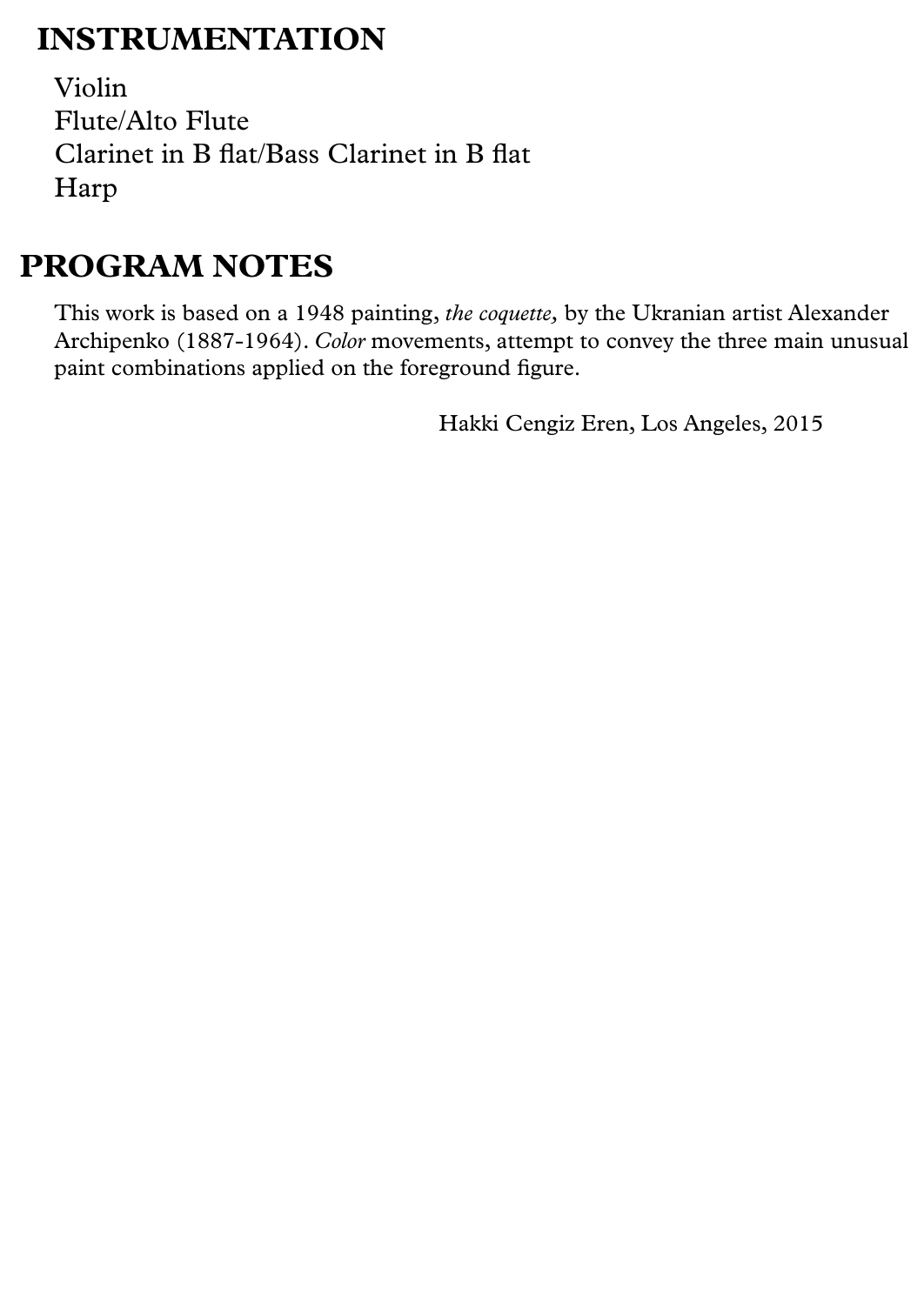### **NOTATIONS**

#### **General**

- $\wedge$ Raises the pitch by 1/3 of a semitone, or approximately 30 cents. (Can be attached to a conventional natural or flat a sign)
- Lowers the pitch by 1/3 of a semitone, or approximately 30 cents. (Can be attached to a conventional  $\downarrow$ natural or flat a sign)
- ţ Raises the pitch by 1/2 of a semitone, or approximately 50 cents.
- $\mathbf{d}$ Lowers the pitch by 1/2 of a semitone, or approximately 50 cents.

**Accidentals are valid throughout an entire measure**

#### **Violin**

s.p. sul ponticello s.t. sul tasto ext. s.p. extreme sul ponticello



#### **Clarinet**

A multiphonic



The execution of this multiphonic can be found by following this link at 22 seconds in:

#### **https://www.youtube.com/watch?v=6hxKESWf3Kk**

#### **Harp**

p.d.l.t près de la table



use only pedal (Ah-Ab)

After the initial note has been struck, only the pedal should be used to alternate between the natural and flat, creating a somewhat-rapid-**glissando effect** between pitches.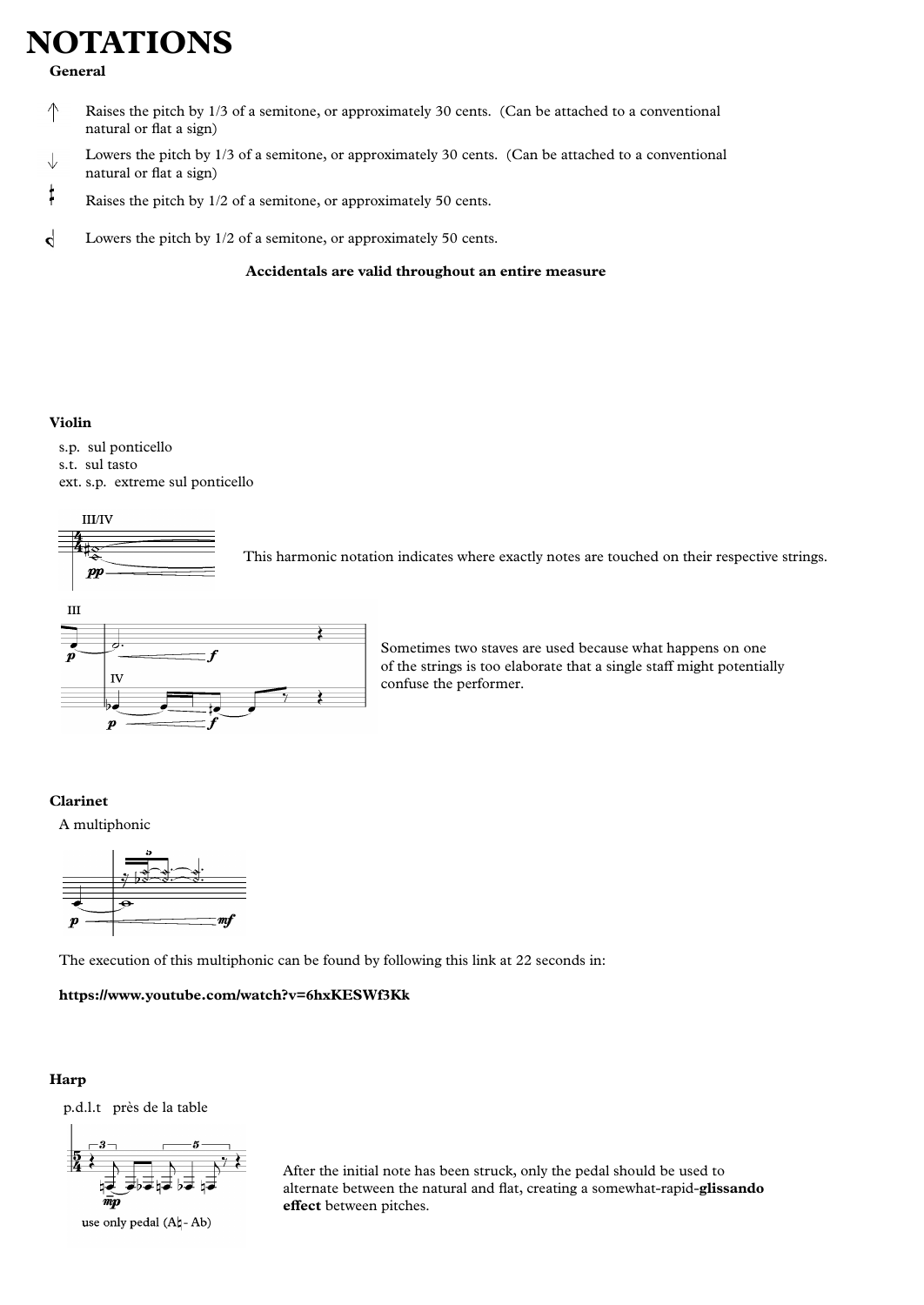

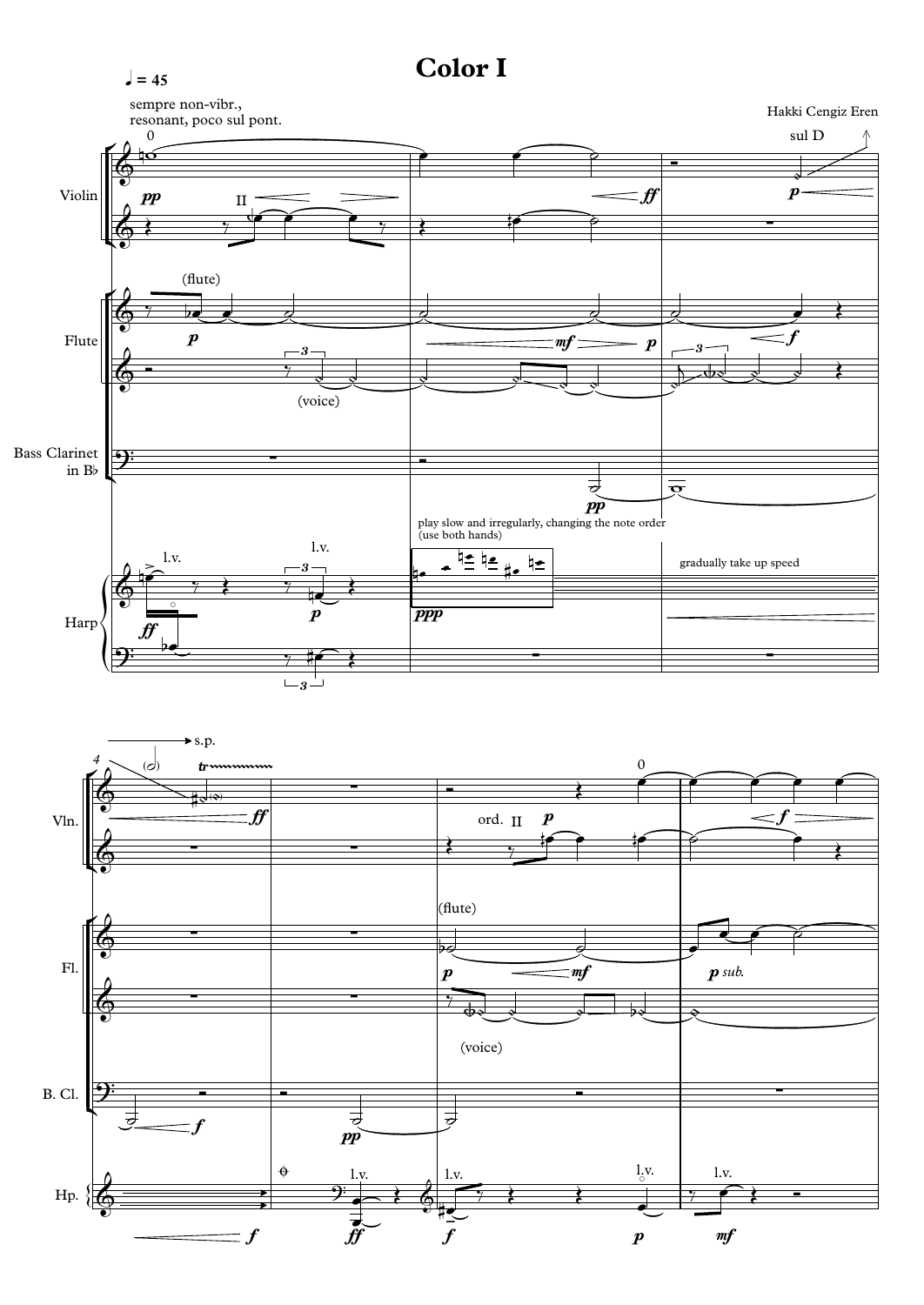



2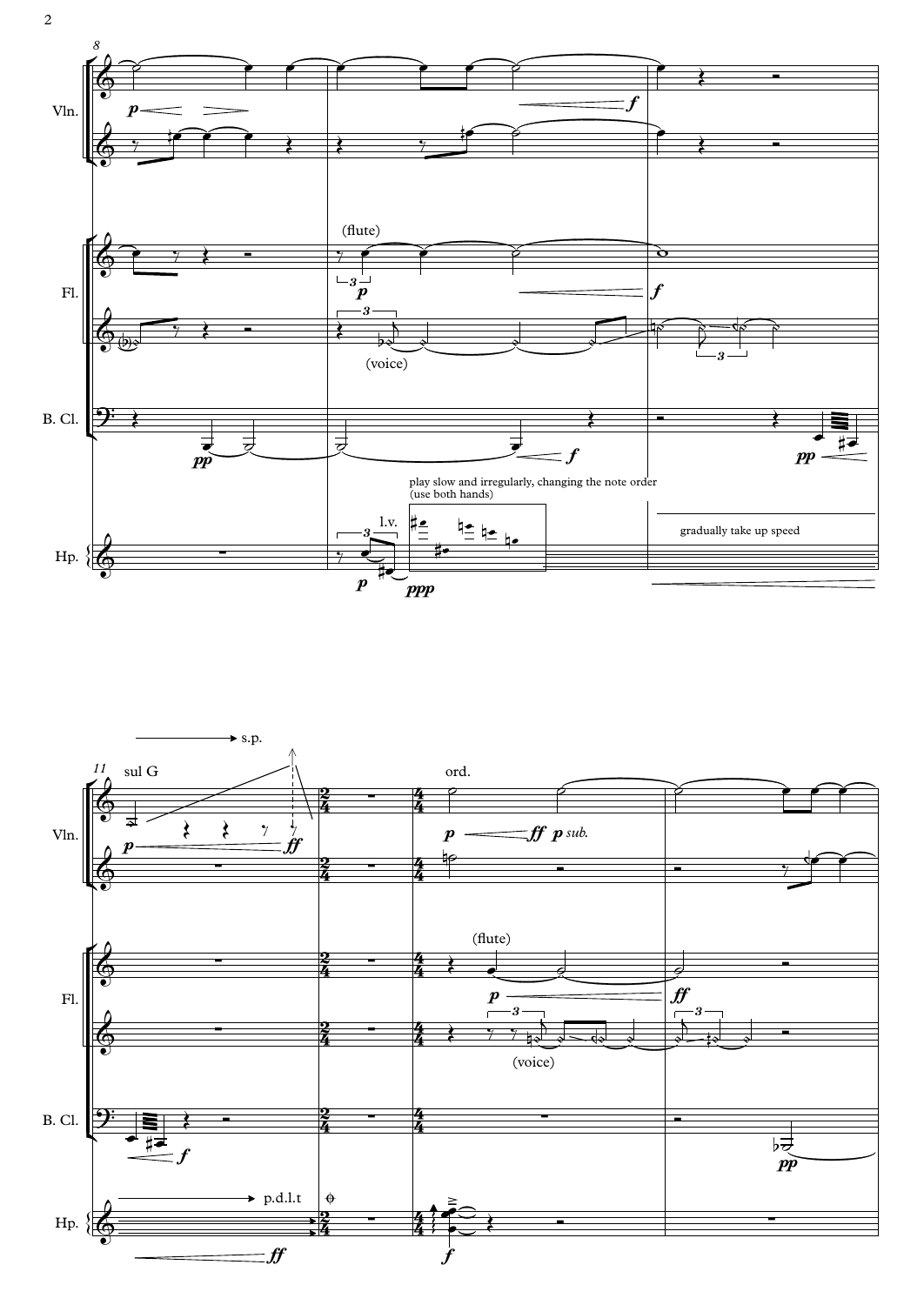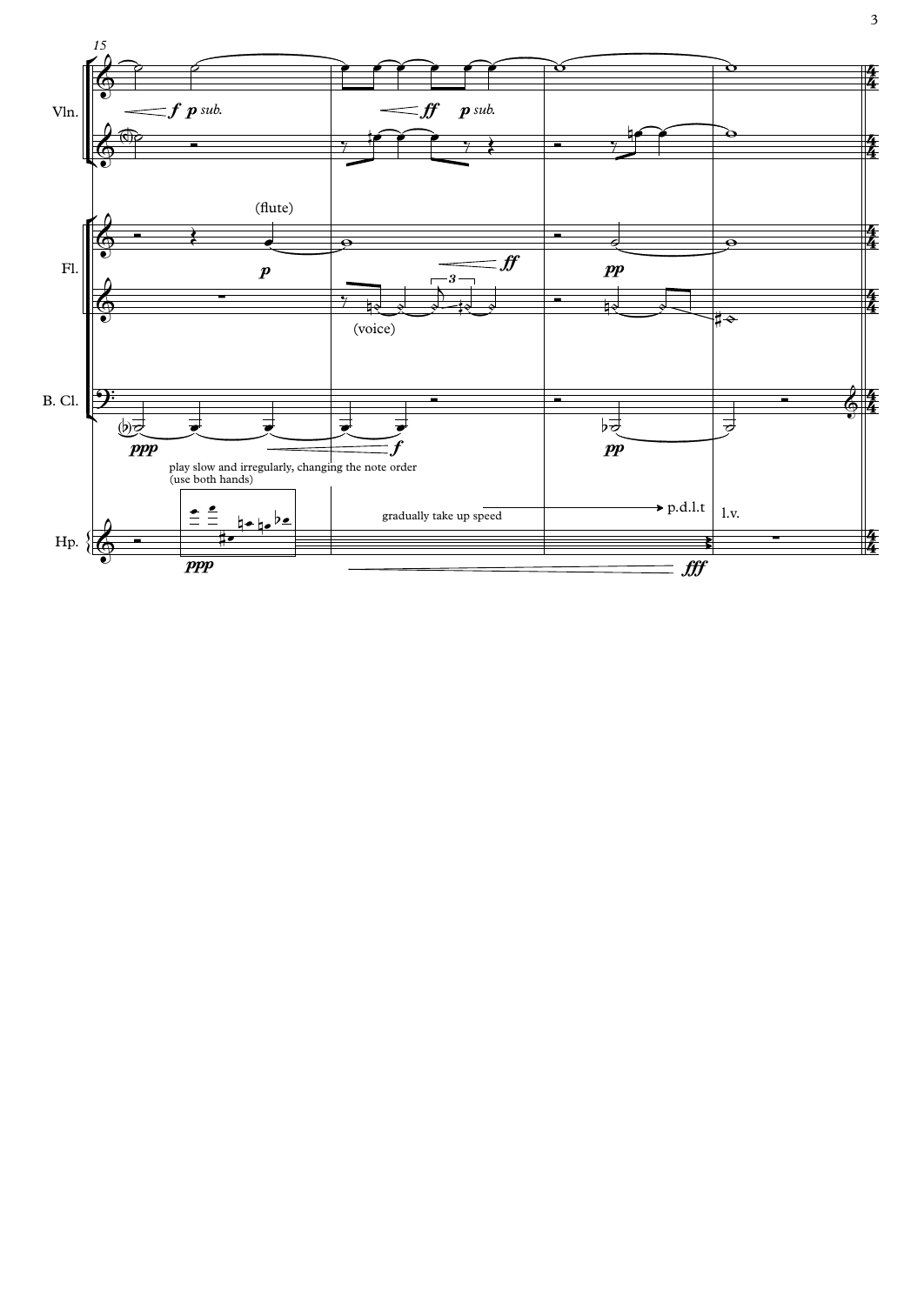

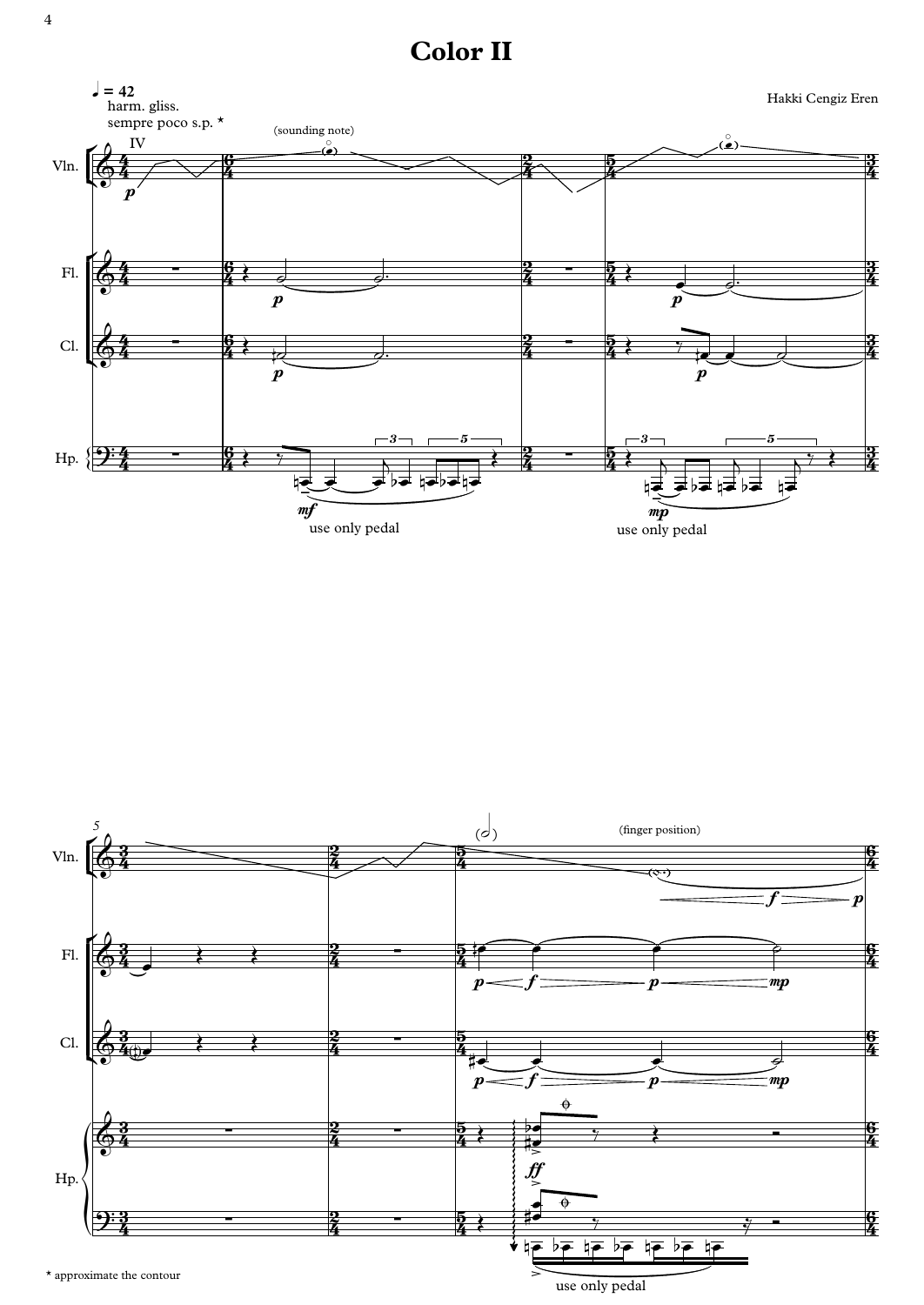

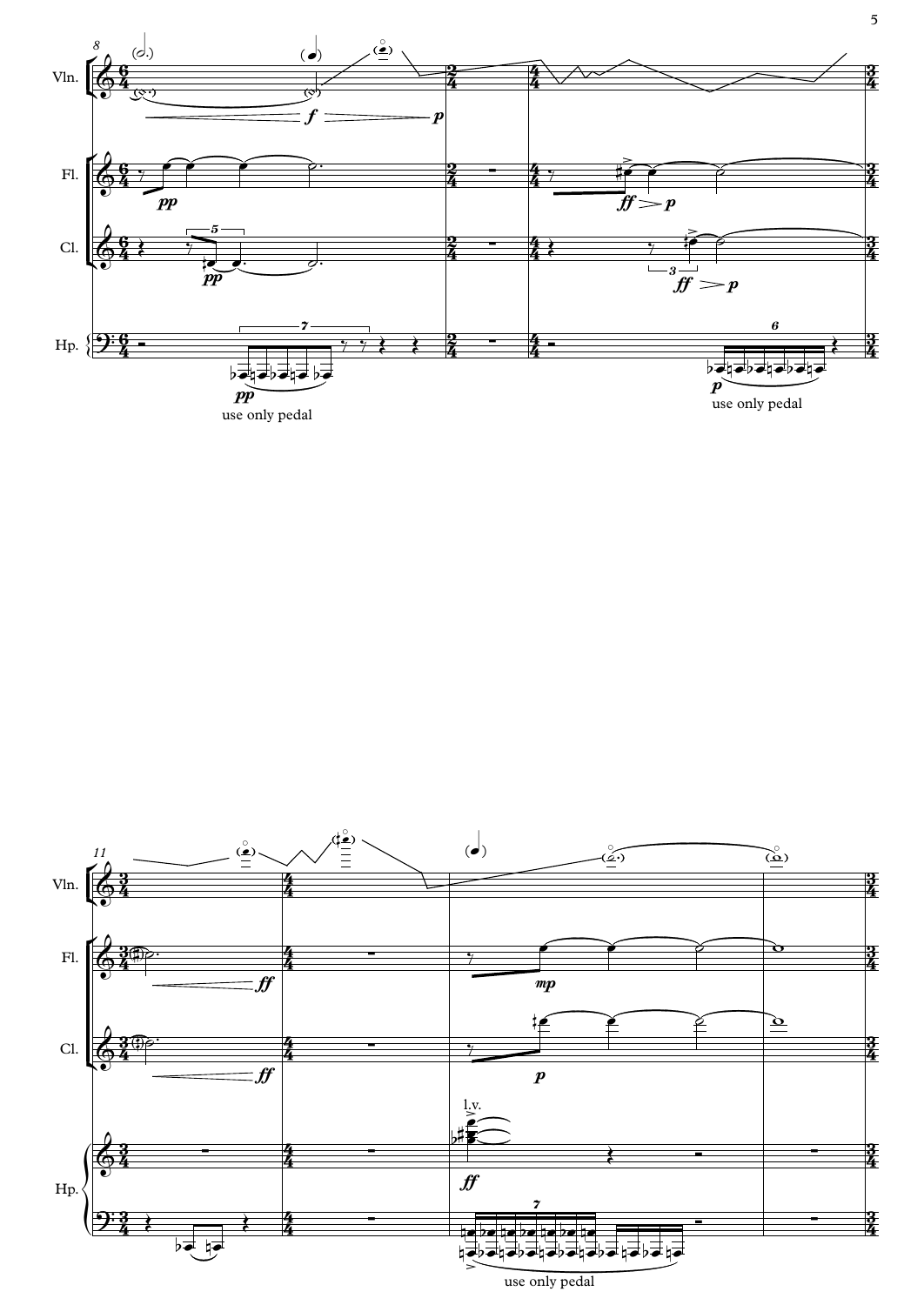



 $\overline{6}$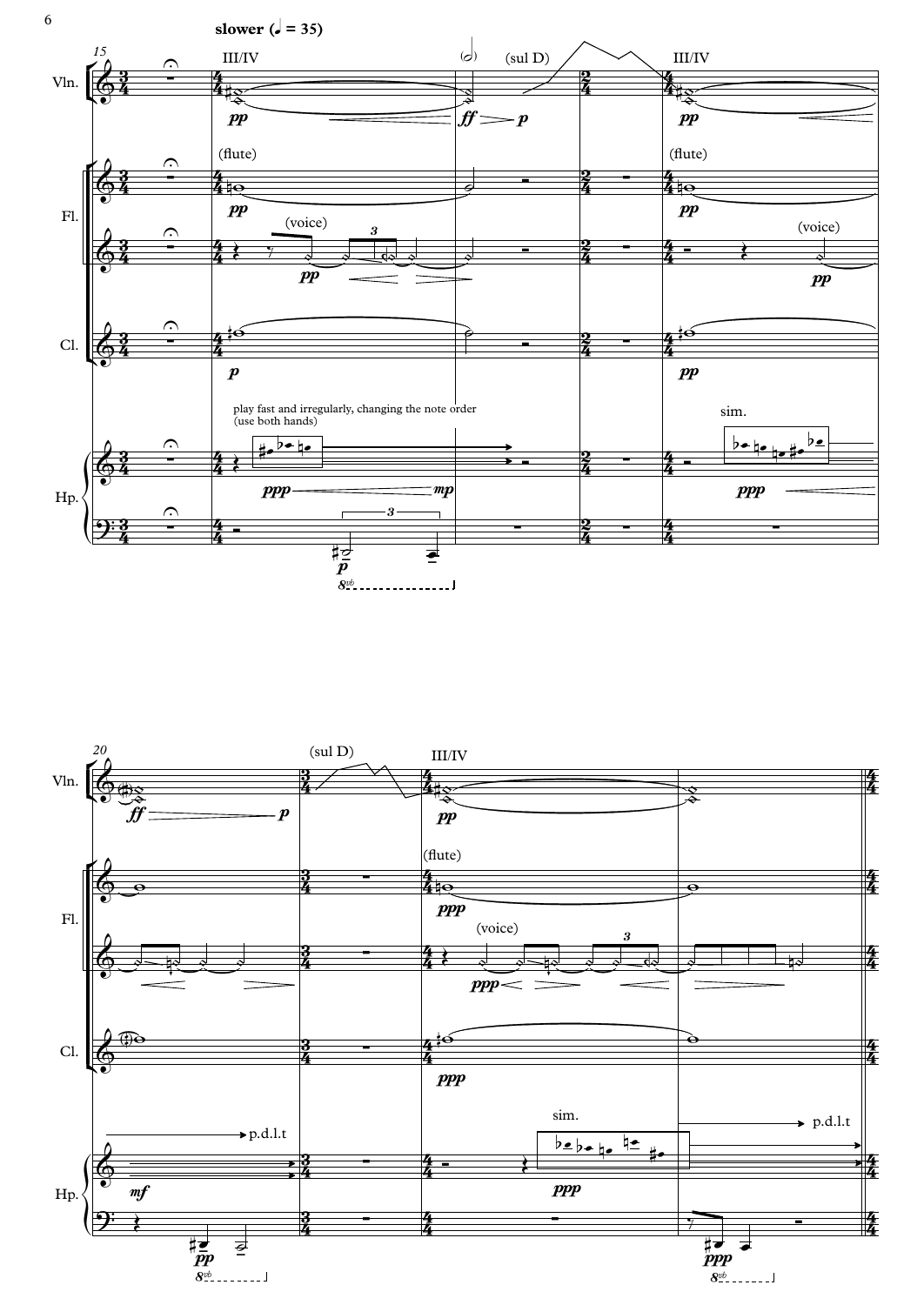

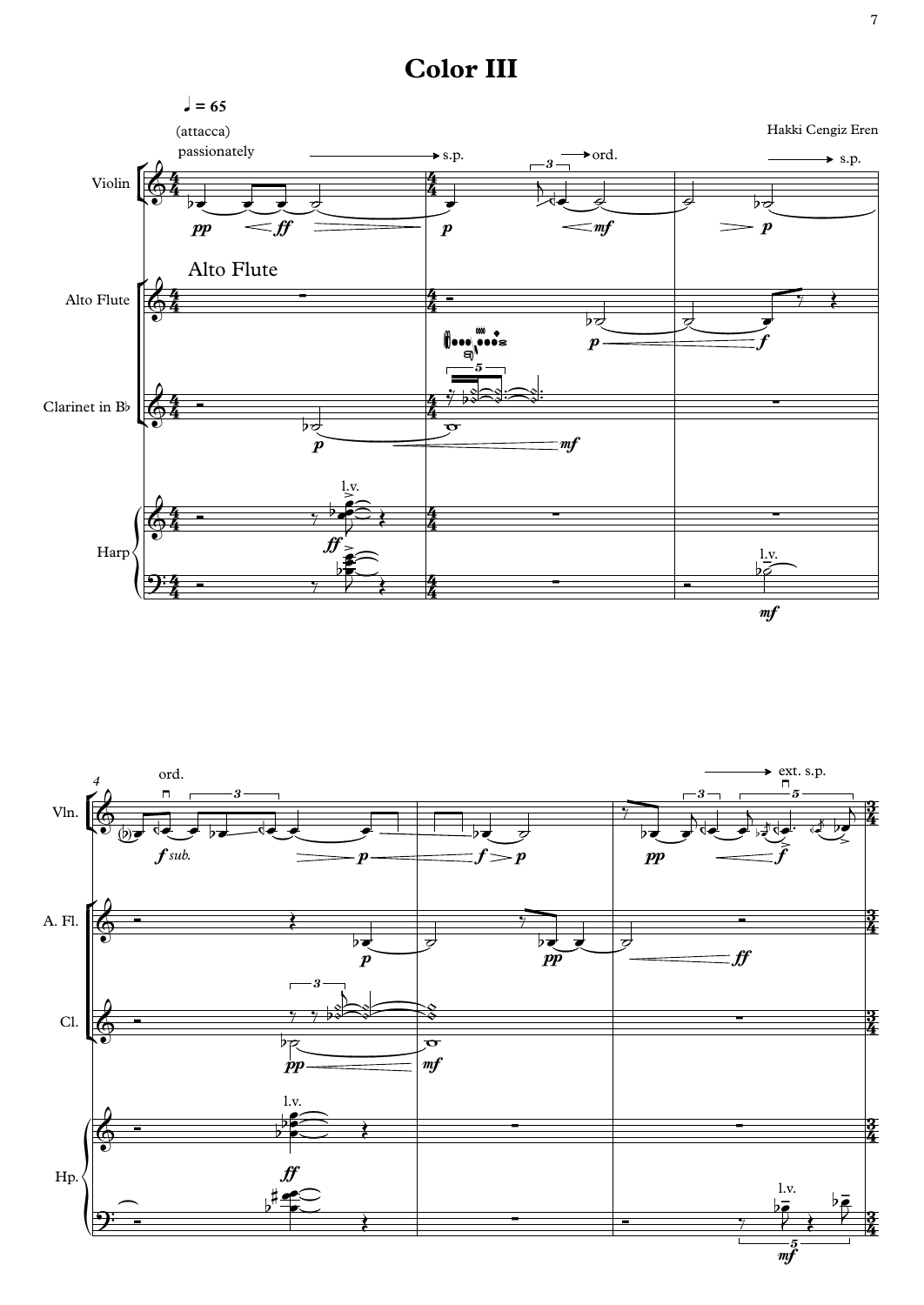



8